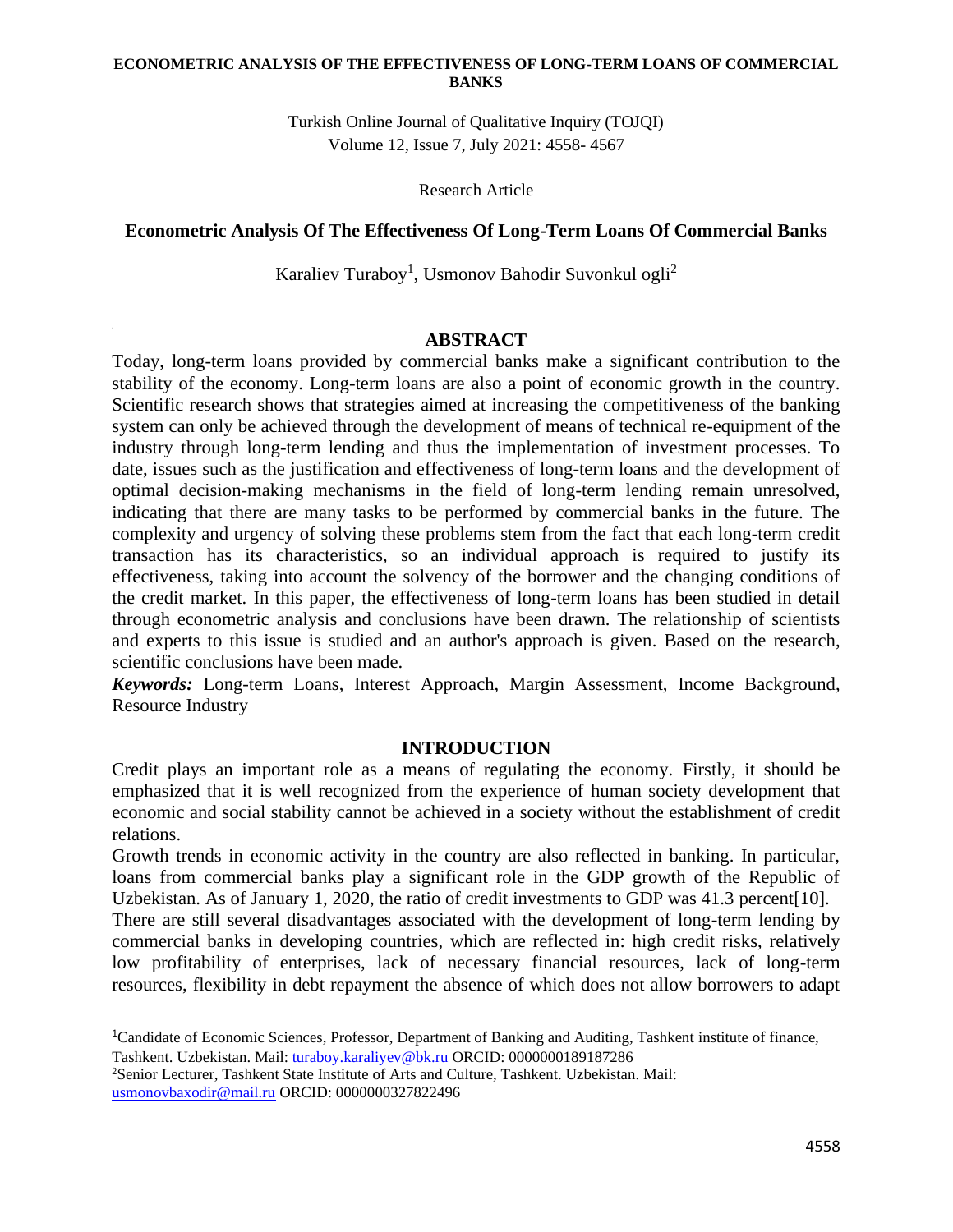to changes in their financial capabilities, which leads to a deterioration in customer performance. Where there is money, there is borrowing and lending, which is usually done by banks. The textbook "Banking", edited by well-known economists of our country Yo. Abdullaev, describe a loan as follows: "A loan is a loan to borrow and return temporarily vacant funds of their owners on the condition of payment by others for a certain period." [1].

Theoretical and practical aspects of ways to increase the efficiency of long-term loans of commercial banks have been studied by foreign economists. In particular, Romanian economists Gheorghe Zamana and George Georgescua discussed the Challenges of bank lending. The scholars' research in this area is devoted to the analysis of some problems in short, medium and long-term bank loans in Romania. Several economic and social criteria, as well as various types of loans, are considered and analyzed. However, one of the aspects that the study focused on was the extent to which the financial and economic impact of the international crisis after its accession to the European Union and long-term loans was considered [2].

In a study by Fouopi Djiogap and Augustin Ngomsi, the factors that determine a bank's longterm lending are considered in the example of the Central African Economic and Monetary Community (CAEMC). The study examines the factors influencing the allocation of long-term loans by banks in Central Africa. The main aspects of banks' attention to the overall banking level and macroeconomic determinants of long-term lending behavior are analyzed. In this regard, several panel models in long-term lending practices by banks have been considered. The results of the study are based on a large database of about 100 commercial banks in 35 Central African countries [3].

Howard Bodenhor researched "Short-Term Loans And Long-Term Relationships: Relationship Lending In Early America". According to the researcher, using credit records on loan agreements of commercial banks in the United States, this article shows that firms that establish extended relationships with banks receive three main benefits. First, firms with expanded relationships face lower credit costs. With the end of the bank-borrower relationship, credit costs decrease. Second, long-term customers are asked to provide fewer personal guarantees. Third-party warranties are an effective alternative to collateral under certain circumstances, requiring fewer guarantees from long-term customers. Long-term bank customers are more likely to reconsider loan terms during a credit crisis. Firms that do not have access to public debt markets rely on bank credit, and access to permanent access during a credit crisis is important for small, nontransparent firms [4].

Hüther Michael, Voigtländer Michael, Haas Heide, Deschermeier Philipp conducted a research paper on "The importance of long-term financing by banks: Advantages and future challenges" [14]. expressed their views on the rules of long-term lending in the economy. In their view, in the face of long-term lending, commercial banks can reduce inflation risk by setting large interest rates. Otherwise, the material interests of the bank, which is a commercial organization, maybe seriously damaged [5].

According to the well-known Russian economist II Nekrasov, "long-term loans of commercial banks are an independent economic category, which has a direct impact on economic processes and is a key factor in development. In order to implement the investment process, increase the fixed capital of the organization, to assess its effectiveness, it is necessary to have a period of time corresponding to the long-term lending period [6]. According to the author, long-term lending is a substitute for investment for businesses. The opinion of the scientist is reasonable, that in economic development, long-term loans are a very necessary component in the replenishment of fixed capital and technical modernization of economic entities.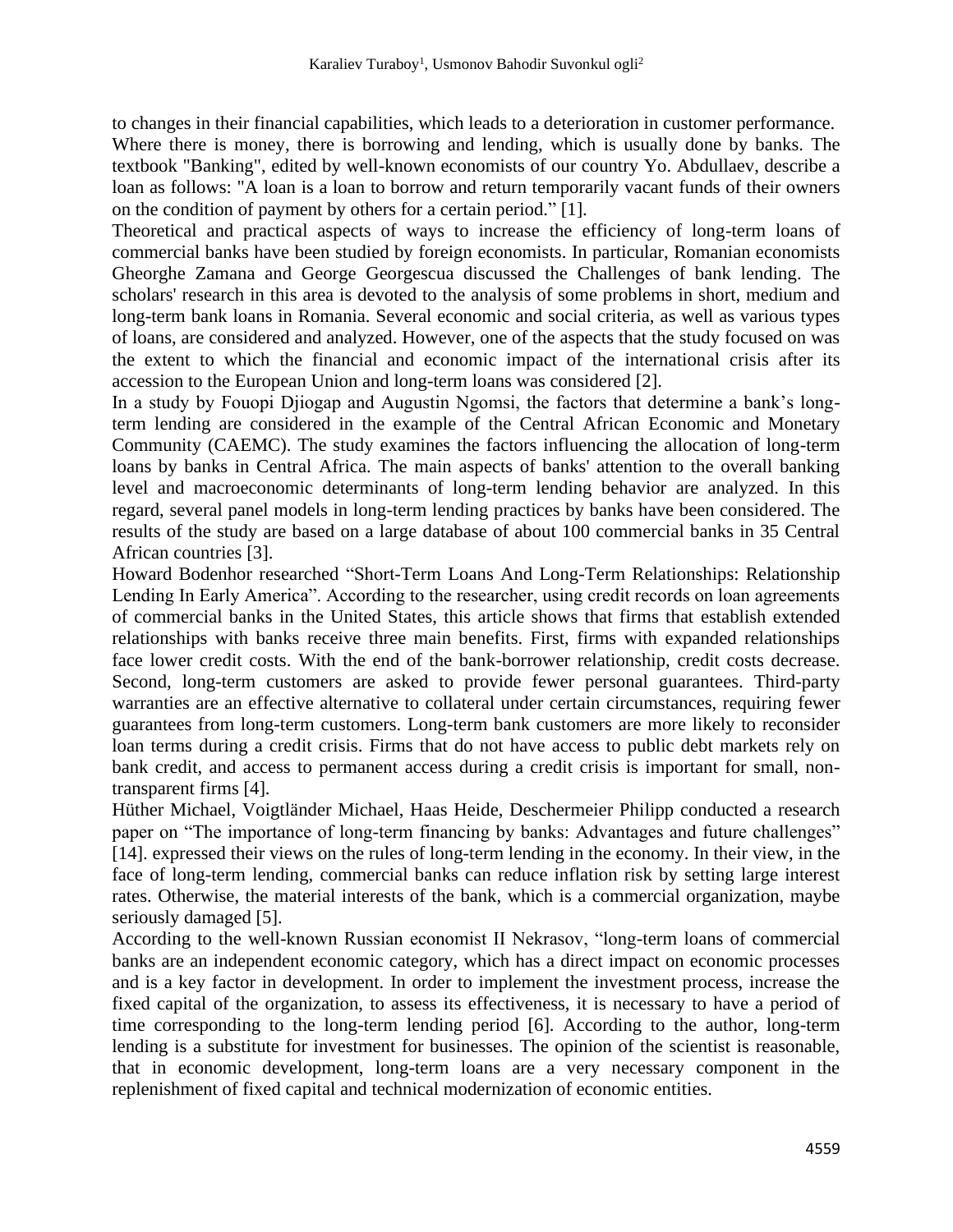### **MATERIALS AND METHODS**

There are specific rules for credit and lending, which are expressed in special principles [15]. These are:

- loan repayment;
- loan maturity;
- loan security;
- purpose of the loan;
- loan repayment;
- differential approach.

The principle of credit efficiency means that not only the loan amount and interest are repaid to the bank, but also the efficiency of the sector, industry, enterprise, which is lent or financed from it. Therefore, before allocating or issuing a loan, it is necessary to calculate the probability that the loan will be effective. For example, if the investment in the project is effective, then it is necessary to allocate funds for this project.

Credit efficiency (Ks) is directly related to production and its sales volume  $(R<sub>h</sub>)$  and can be defined as follows:

$$
K_s = \frac{R_h}{K_h} \tag{1}
$$

Here:

 $K_h$  - is the average size of the loan.

If an enterprise attracts fewer credit resources and sells more products for one sum, then the efficiency of the loan will be so high.

In order to ensure the effectiveness of credit, in the practice of Western countries, a new rule of lending for us, that is, the rule "5-C" is applied. Based on this, the activity of the enterprise for each "C" is analyzed and the enterprise is given a loan only if the activity meets the requirements. As a rule, the letters "C" represent the following aspects:

• C1 (Character) - the reputation of the borrower in the market, to determine its status;

• C2 (capacity) - the ability of the borrower to complete the work started, earn the appropriate income and repay bank loans;

• C3 (capital) - sufficient capital of the borrower;

• C4 (conditions) - conditions for the development of this business;

• C5 (collateral) - collateral (guarantee, surety, insurance policy, inventory, etc.).

U.S. economists have also suggested the introduction of "2 C's."

• C (country) - state faculty;

• C (currency) - the currency of the country and its exchange rate.

For commercial banks, these 5 elements help them overcome the risk threshold when they assume a credible responsibility for assessing the amount of risk accepted by shareholders. If they cross this line, their regulators, board of directors and shareholders will try to regulate them. Thus, the loss of regulated banks usually does not exceed half a percent.

However, there is an observation that the entrepreneurial potential of a society is not limited to those who have the opportunity. Perhaps the entrepreneurial nature of a society depends on who participates in it and how it values those who are relevant and successful as lenders. It means that the development of society requires the financial institution to adhere to the science of underwriting, and lenders must be familiar with the "art" of the business.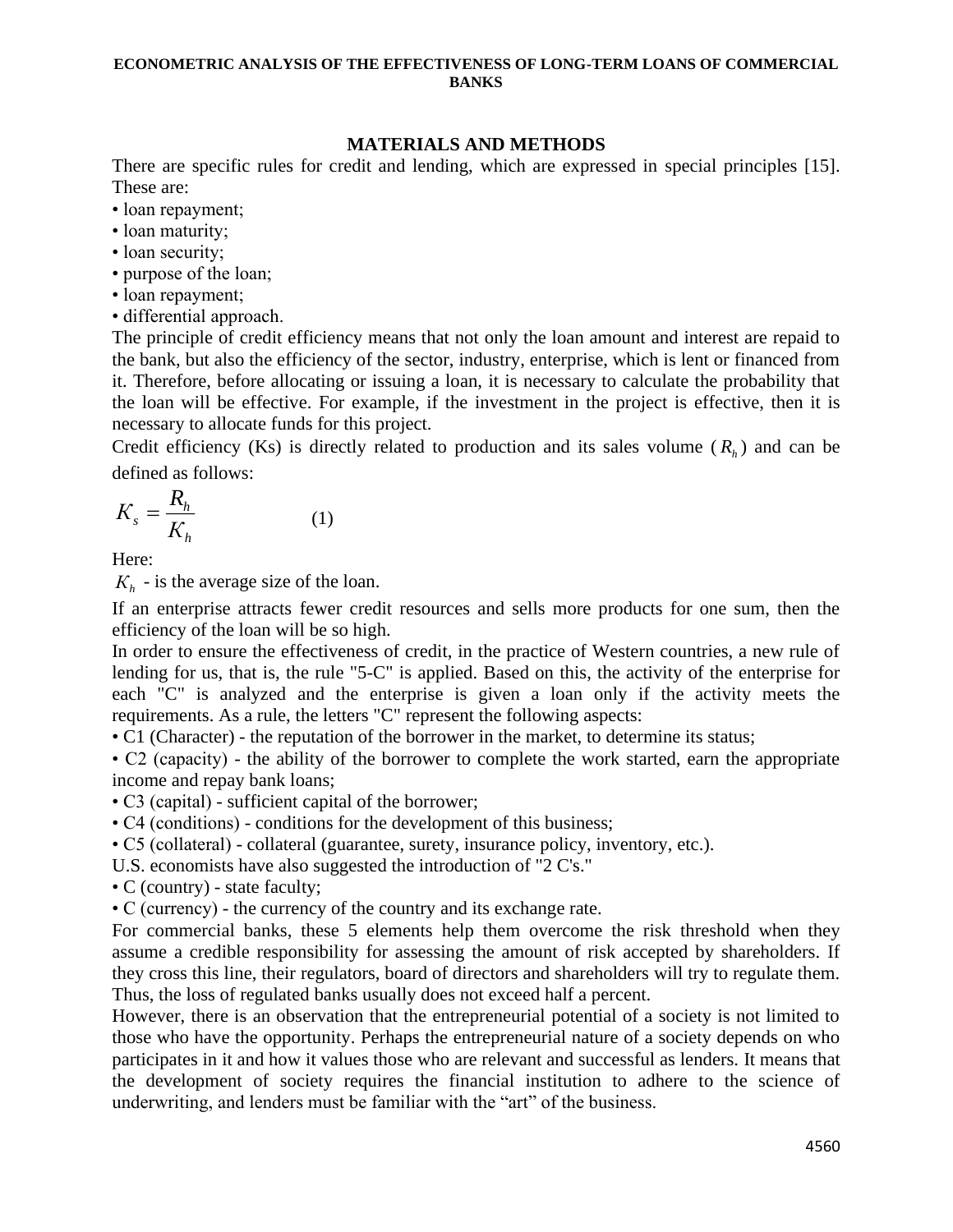Leading banking scholars and bankers abroad offer the following PARSER and CAMPARI elements to ensure credit efficiency:

PARSER:

P (person) - information about the borrower and his reputation;

A (amount) - justification of the requested loan amount;

- R (repayment) the ability to repay the loan;
- C (security) assessment of credit collateral;
- E (expediency) the purpose of the loan;
- R (remuneration) bank profit (interest rate).

## CAMPARI:

- C (character) the reputation of the borrower and information about him;
- A (ability) the ability to repay the loan;
- M (means) the need for credit and the amount of profit;
- P (purpose) the purpose of the loan;
- A (amount) the amount of credit;
- R (repayment terms) loan repayment period;

I (insurance) - insurance of loans[7].

### **RESULTS**

The banking system plays an important role in the economy. This role is performed by performing various tasks legally assigned to the banking system. Among them, the lending function, which includes short-term and long-term lending, plays an important role. At the same time as performing these functions, commercial banks will also have their revenues. The main purpose of commercial banks is to make a profit.

**Table 1 Analysis of profitability indicators of commercial banks of the republic[10] (billion sums)**

| Income and expenses of the banking<br>system           | 2017y   | 2018 y   | 2019y    | 2020y    | 2020/20<br>17 |  |
|--------------------------------------------------------|---------|----------|----------|----------|---------------|--|
| Interest income                                        | 7 1 4 2 | 12915    | 22 738   | 33 4 83  | 26 341        |  |
| Interest expense                                       | 4 1 5 3 | 7432     | 13 969   | 20791    | 16 638        |  |
| Interest margin                                        | 2989    | 5483     | 8770     | 12 692   | 9703          |  |
| Interest-free income                                   | 6 2 5 3 | 5 2 9 4  | 8 4 0 2  | 10 5 26  | 4 2 7 3       |  |
| Interest-free expenses                                 | 1783    | 1 1 9 9  | 2465     | 3 0 29   | 1 2 4 6       |  |
| Operating expenses                                     | 3 5 5 7 | 4 8 4 6  | 5 7 3 4  | 6924     | 3 3 6 7       |  |
| Interest-free income (loss)                            | 914     | $-752$   | 203      | 573      | $-341$        |  |
| Estimation of possible losses on credit and<br>leasing | 1 2 2 7 | 1753     | 3 6 7 2  | 6 3 9 1  | 5 1 6 4       |  |
| Estimation of possible losses on other<br>assets       | 109     | 155      | 443      | 362      | 253           |  |
| Net profit (loss) before tax                           | 2 5 6 6 | 2823     | 4856     | 6511     | 3 9 4 5       |  |
| Income tax expense                                     | 384     | 599      | 1 0 1 4  | 1 3 4 4  | 960           |  |
| Adjustments on benefits                                | $-4$    | $\Omega$ | $\Omega$ | $\Omega$ |               |  |
| Net profit (loss)                                      | 2 1 7 8 | 2 2 2 3  | 3842     | 5 1 6 8  | 2 9 9 0       |  |
| Profitability indicators of the banking system         |         |          |          |          |               |  |
| Ratio of net profit to total assets before tax         | 2,5     | 1,7      | 2,0      | 2,3      | $-0,2$        |  |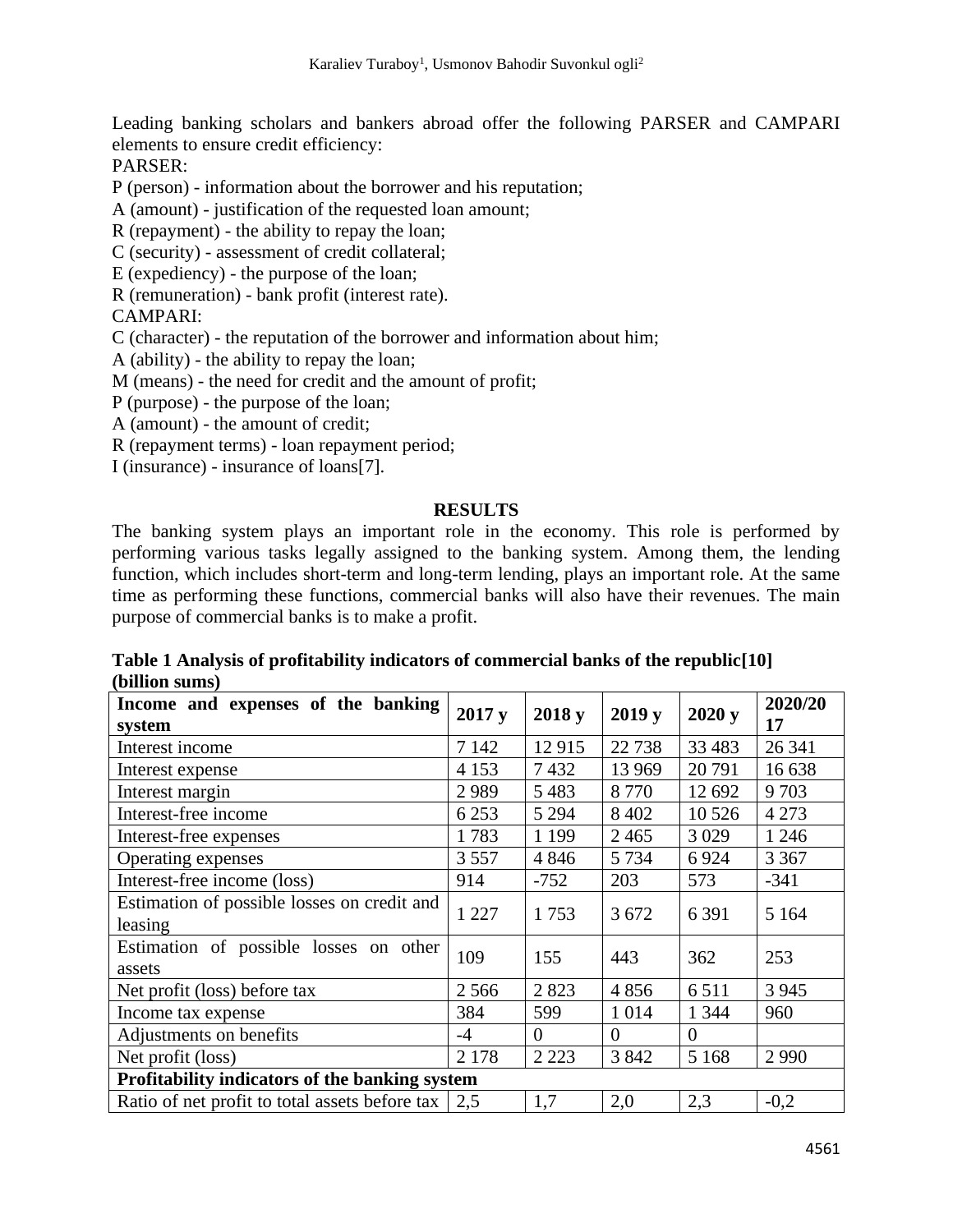| (ROA)                                                       |      |      |      |      |         |
|-------------------------------------------------------------|------|------|------|------|---------|
| Ratio of net profit to total capital before<br>tax (ROE)    | 23,3 | 13,0 | 16,9 | 10,3 | $-13,0$ |
| The ratio of net interest income to total<br>assets         | 2,0  | 2,9  | 2,9  | 4,0  | 2,0     |
| The ratio of net interest income on loans to<br>total loans | 3,0  | 3,7  | 5,3  | 5,1  | 2,1     |
| The ratio of net interest income to total<br>liabilities    | 2,3  | 3,3  | 3,4  | 4,7  | 2,4     |
| The ratio of net interest margin to total<br>assets         | 2,9  | 3,2  | 2,9  | 4,5  | 1,6     |

An analysis of the data in the table above shows that the interest income of commercial banks has increased significantly in recent years. In particular, as of December 1, 2021, it amounted to 7142 billion soums, as of December 1, 2020, this figure amounted to 33483 billion soums, an increase of 4.6 times or 26341 billion soums. We can also see that the ratio of net interest income on loans to total loans increased from 2% in 2017 to 5.1% in 2020 and increased by 2.1 units [12].



**Fig. 1. Information on income and expenses of the banking system [10] (billion sums)**

An analysis of the picture data above shows that in recent years, the income of commercial banks has increased somewhat relative to their expenses. In particular, in 2017, interest expenses amounted to 4153 billion soums, while in 2020 they amounted to 20791 billion soums. But this figure has shown an upward trend over the years.

Depending on the allocation of long-term loans from commercial banks, it is important to study their effectiveness in two main groups and draw conclusions on this basis.

One of the important tasks facing the banking system and statisticians is to determine the volume of long-term loans that have a positive impact on bank income, and at the same time to determine the extent to which the allocated loans affect the growth of bank income.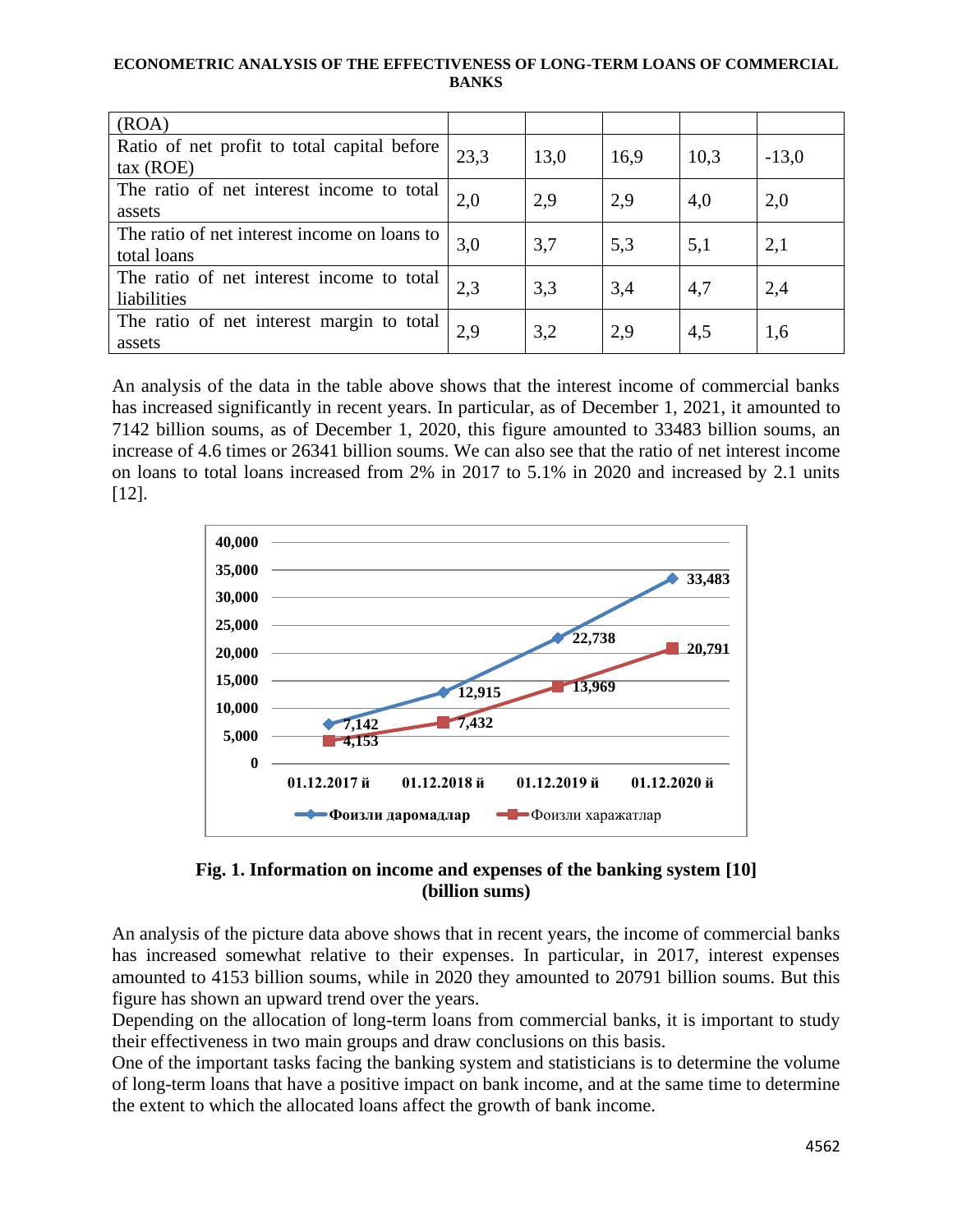To carry out this analysis, we consider long-term loans as a factor indicator and the bank's interest income as a result indicator.

| Years        | Long-term loan balance<br>(billion soums) | <b>Total interest income</b><br>(billion soums) |  |
|--------------|-------------------------------------------|-------------------------------------------------|--|
| 2011         | 1498,4                                    | 155,2                                           |  |
| 2012         | 2 1 6 1,9                                 | 238,1                                           |  |
| 2013         | 3 040,4                                   | 346,7                                           |  |
| 2014         | 3 9 4 4, 1                                | 379,6                                           |  |
| 2015         | 4738,0                                    | 415,8                                           |  |
| 2016         | 7 3 4 7, 2                                | 480,9                                           |  |
| 2017         | 13 075,1                                  | 751,0                                           |  |
| 2018         | 20 267,2                                  | 1 506,4                                         |  |
| 2019         | 21 085,9                                  | 2 5 1 6, 1                                      |  |
| 2020         | 27 397,3                                  | 3 646,2                                         |  |
| <b>Total</b> | 106 622,7                                 | 10 775,9                                        |  |

**Table 2 Dynamics of changes in long-term loans and interest income provided by JSC "Sanoatqurilishbank" (billion sum) [11]**

The above tables reflect the dynamics of long-term loans and interest income provided by JSC "Sanoatqurilishbank". The table shows that in the analyzed period, bank loans and bank interest income have been growing steadily. This confirms that our economy is growing. Based on the above data, we calculated the effect of loans on interest income in a correlation manner.

Considering long-term loans as an important factor in the growth of bank interest income, we have compiled the following calculation table.

It is known that the correlation coefficient:

$$
\rho = \frac{\overline{xy} - \overline{x} * \overline{y}}{\sigma x * \sigma y}
$$
 is calculated by the formula [8]

Here, 
$$
\varpi = \sqrt{\sum (x^2) - \sum (\overline{x})^2}
$$
;  $\varpi = \sqrt{\sum (y^2) - \sum (\overline{y})^2}$ 

We have compiled the following calculation table as an important factor in the growth of bank interest income on long-term loans.

**Table 3 Calculation of long-term loans is an important factor in the growth of bank income**

| <b>Years</b> |            |       | XY      | $\mathbf{v}^2$ | ∡77    |
|--------------|------------|-------|---------|----------------|--------|
| 2011         | 1 498,4    | 155,2 | 232587  | 2245253        | 24094  |
| 2012         | 2 1 6 1 .9 | 238,1 | 514703  | 4673689        | 56683  |
| 2013         | 3 040,4    | 346,7 | 1054024 | 9244084        | 120181 |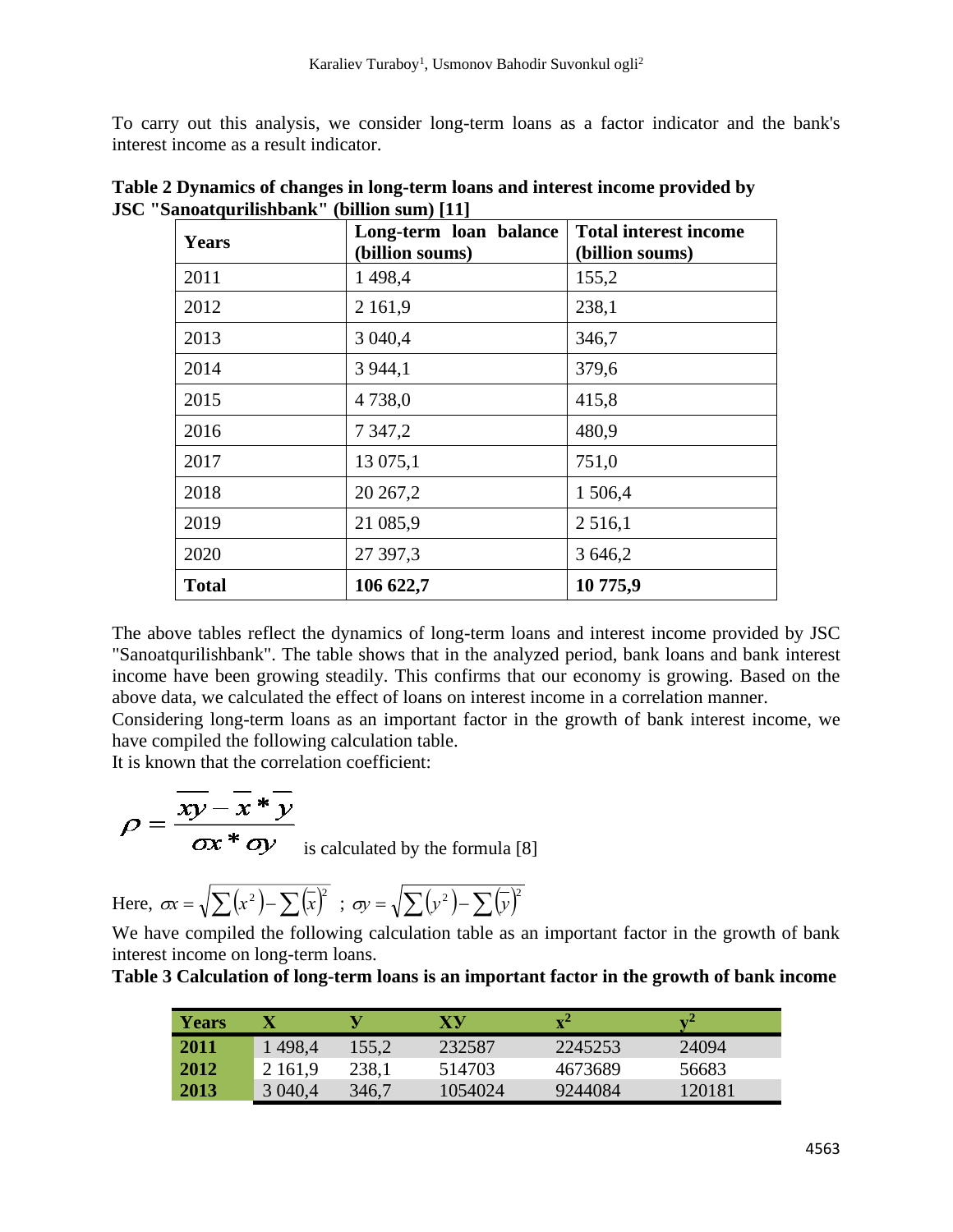| 2014         | 3 9 4 4, 1  | 379,6      | 1497265     | 15555677     | 144115     |
|--------------|-------------|------------|-------------|--------------|------------|
| 2015         | 4738,0      | 415,8      | 1970264     | 22448679     | 172925     |
| 2016         | 7 3 4 7 , 2 | 480.9      | 3533601     | 53980873     | 231310     |
| 2017         | 13 075,1    | 751,0      | 9819599     | 170957252    | 564027     |
| 2018         | 20 267,2    | 1506,4     | 30531226    | 410759720    | 2269346    |
| 2019         | 21 085,9    | 2 5 1 6, 1 | 53054226    | 444613576    | 6330780    |
| 2020         | 27 397,3    | 3 646,2    | 99895826    | 750609910    | 13294757   |
| <b>Total</b> | 104555,3    | 10436,1    | 202103320,3 | 1885088713,7 | 23208218,0 |

Based on the table data, we performed the following calculations:

$$
\rho = \frac{\frac{202103320,3}{10} - \frac{104555,3}{10} \times \frac{10436,1}{10}}{\sqrt{\frac{1885088713,7}{10} - \left(\frac{104555,3}{10}\right)^2} \times \sqrt{\frac{23208218,0}{10} - \left(\frac{10436,1}{10}\right)^2}} = 0,942
$$

From this analysis, it can be concluded that the growth of the bank's interest income has a very strong correlation with the volume of long-term loans issued by banks. The correlation between the growth of long-term loans and the growth of the bank's interest income is 0,942 which means that each change in the volume of loans is reflected in the interest income of the bank.

The purpose of the analysis of the correlation regression between long-term loans provided by the bank and the growth of the bank's interest income is to determine the amount of credit required for the development of the bank's sustainable income. Determining the amount of credit required will guide banks to properly and optimally shape their lending capacity. In order to provide the economy with the required amount of credit, banks are required to increase their lending capacity. We developed a reciprocal regression equation to analyze the growth of the bank's interest income, the bank's long-term lending.

It is known from the literature on economic statistics that the regression equation is a linear equation, the general equation of which is  $\mathbf{v} = \mathbf{a}_1 \mathbf{x} + \mathbf{b}$ ; [9] Here:

$$
a_{1} = \frac{n\sum x_{i}y_{i} - \sum x_{i}\sum y_{i}}{n\sum x_{i}^{2} - (\sum x_{i})^{2}}
$$

$$
b = \frac{\sum x_{i}^{2}\sum y_{i} - \sum x_{i}\sum x_{i}y_{i}}{n\sum x_{i}^{2} - (\sum x_{i})^{2}}
$$

From the data in the calculation table above, we calculate the following.

$$
a_1 = \frac{10 \times 2021033203 - 1045553 \times 10436, 1}{10 \times 2021033203 - 1045553} = 0,055
$$

$$
b = \frac{18850887137 \times 10436, 1 - 104555, 3 \times 2021033203}{10 \times 18850887137 - 104555, 3} = -85,93
$$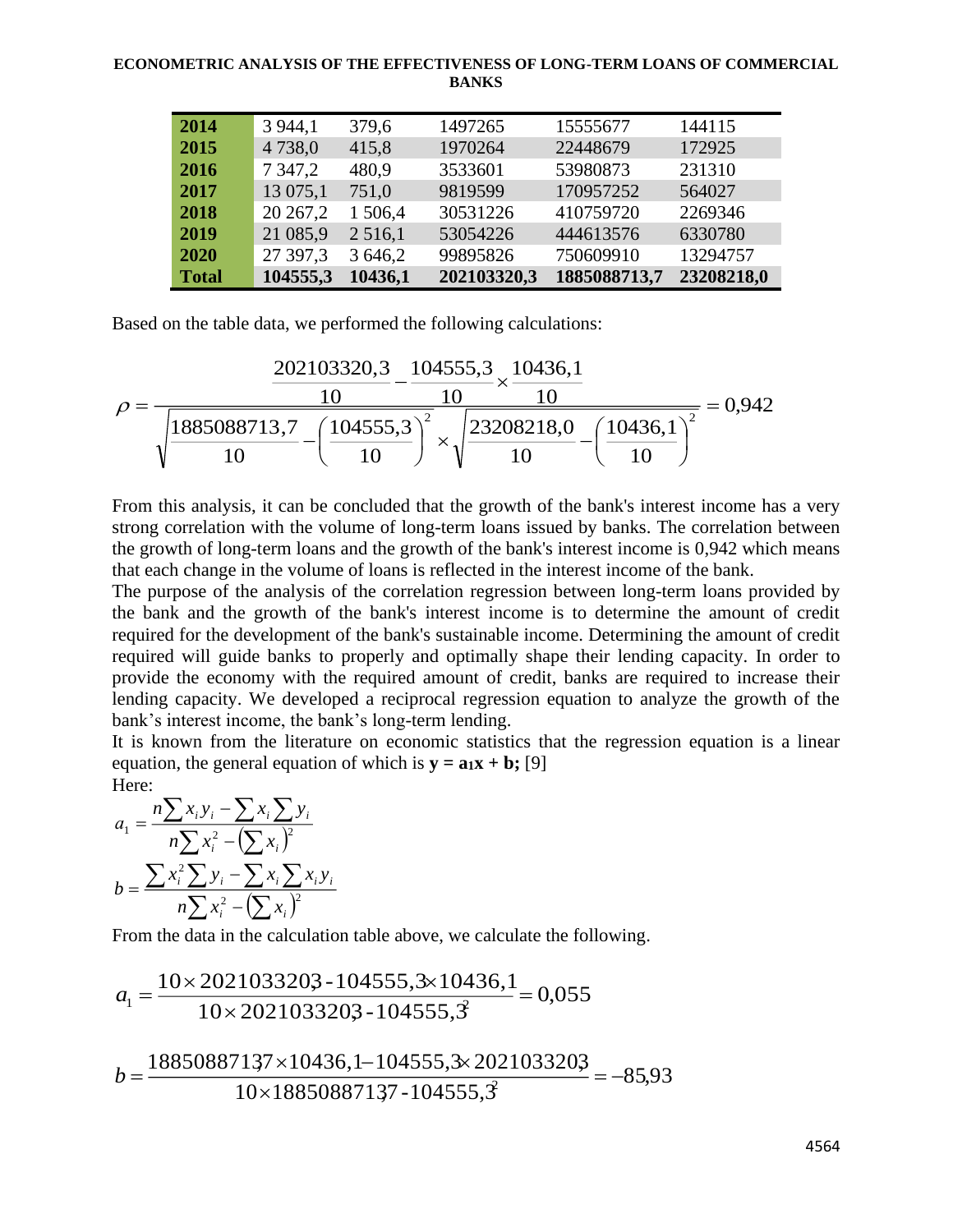Analyzing the relationship between long-term loans and the bank's interest income in a regression method, we found that the relationship between them could be governed by the regression equation  $u = 0.055x-85.93$ .

In conclusion, there is a strong correlation between the dynamics of changes in the volume of long-term loans of JSC "Sanoatqurilishbank" in 2011-2020 and the amount of interest income of the bank, in which we can see a large share of long-term loans;

Long-term loans have a direct proportion to the interest income of the bank being created and can be used as an important tool in changing the amount of interest income of the bank;

There is a relationship between long-term loans and interest income of the bank, subject to the regression equation  $y = 0.055x-85.93$  through which it is possible to predict the amount of interest income of the bank by changing the amount of long-term lending by the bank;

There is a strong correlation between the banking system and economic growth rates, as evidenced by the experience of many countries in the development of the national economy in the post-global financial crisis. Economic growth leads to an increase in the income of entities, which in turn stimulates the growth of demand for financial services and the development of the banking system. It also effectively allocates resources through the acceleration of resource capitalization in the banking system and creates the basis for the sustainable development of sectors of the economy.

## **DISCUSSION**

Banks must have a long-term stable source of resources to carry out long-term lending operations. Banks use a variety of methods to solve this problem. In particular, long-term lending to accept time deposits from the population, placing its bonds on the securities market, attracting long-term resources through international credit lines and implementing government programs at the expense of the state budget. In terms of both financing and revenue, state-owned corporate enterprises, which are the bank and its main customers, are highly dependent on various government agencies.

Several theoretical issues related to long-term lending are underdeveloped, as well as the shortcomings and problems of banking practice in this area. Among the theoretical problems, it is a fact that there is a lack of specific scientific research on the nature of long-term credit, which is important for the formation of an appropriate resource base. In addition to scientific research, there were issues of determining the objects of long-term loans of the bank, as well as the criteria for their selection. Additional theoretical research is required on the long-term lending system of banks and the characteristics of its long-term lending to existing enterprises. Further research is needed on issues related to the prospects for the development of long-term bank loans. In the process of writing the article, we can see that the issue of long-term lending has been scientifically studied by leading foreign and Uzbek economists and relevant conclusions have been drawn.

### **CONCLUSION**

Today, the world is developing rapidly, new techniques and innovative technologies are being created. In turn, businesses naturally need high bank loans and choose the financial institution that is most able to meet these needs to implement these innovations and produce competitive products or services under modern requirements and to further expand the scope of activities.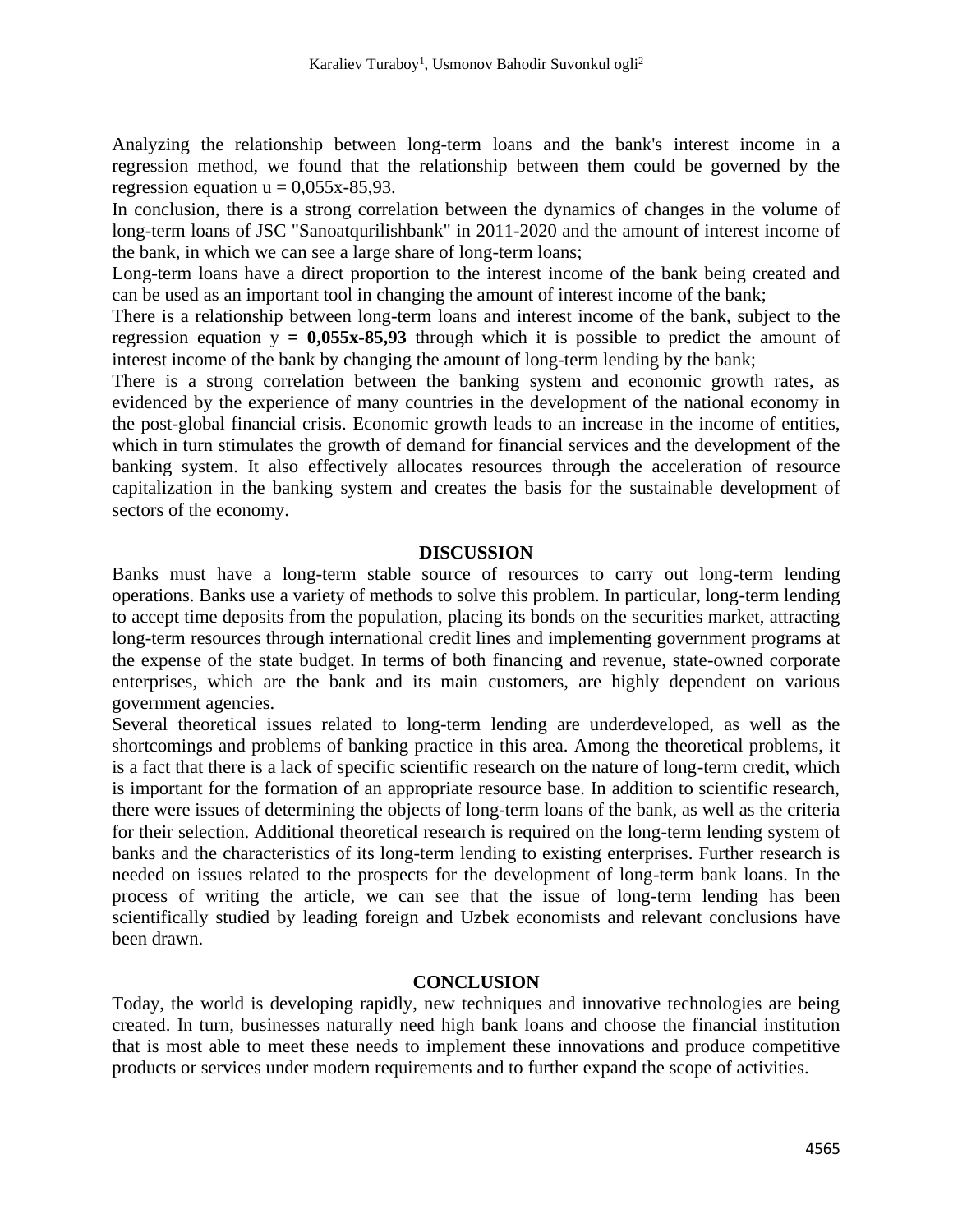Long-term loans provided by commercial banks make a significant contribution to market stabilization and, at the same time, to the stability of the economy. Also, long-term loans from commercial banks are a point of economic growth in the country. However, as a result of new financial market rules such as Basel III and Solvency II, the long-term financing market is relatively shrinking, which can be explained by the fact that banks are being given incentives to provide more short-term loans. Other financial intermediaries, such as non-bank credit institutions or various funds, can hardly cover this difference. Although alternative financial intermediaries increase their lending due to regulatory advantages, they are unable to overcome the long-term financing shortage due to lack of experience and incentives. Therefore, the rules need to be adjusted and adapted to make the banking sector more stable.

As a result of our research, it became clear that in our national banking system it is necessary to try to organize the level of customer service within the framework of internationally recognized banking services. Also, the following proposals have been developed by commercial banks for long-term lending to customers:

1. It is necessary to reduce the refinancing rate of the Central Bank in order to optimize the interest rates of commercial banks,;

2. Regular analysis of the effectiveness of long-term loans to increase the profitability of banks' loan portfolios;

3. Effective credit, investment and deposit policies should be pursued in order to increase the profits of commercial banks and achieve optimal use of assets and liabilities;

4. Optimization of interest rates on mortgage loans is a low-interest rate. The low-interest rate is mainly used on the condition of paying off debts faster and gives good results.

# **CONFLICT OF INTERESTS AND CONTRIBUTION OF AUTHORS**

The authors declare the absence of apparent and potential conflicts of interest related to this article's publication and report on each author's contribution.

### **SOURCE OF FINANCING**

No funding was required for this research.

### **LIST OF REFERENCES**

1. Abdullayev Yo., Qoraliyev T., Toshmurodov Sh., Abdullayeva S. Bank ishi. O'quv qo'llanma –T.: "IQTISOD-MOLIYA", 2010-yil, -532 bet.

2. Gheorghe Zamana, George Georgescua. Challenges of bank lending in Romaniaon short, medium and longer. Procedia Economics and Finance 22 ( 2015 ) 88 – 94. 2212-5671 © 2015. The Authors. Published by Elsevier B.V. This is an open access article under the CC BY-NC-ND license http://creativecommons.org/licenses/by-nc-nd/4.0/). Selection and/or peer-review under responsibility of the Scientific Committee of ESPERA 2014 doi: 10.1016/S2212- 5671(15)00230-0 https://ideas.repec.org/p/pra/mprapa/60271.html.

3. Fouopi Djiogap, Augustin Ngomsi. Determinants of Bank Long-term Lending Behavior in the Central African Economic and Monetary Community (CEMAC). Review of Economics & Finance Submitted on 05/Jan./2012 Article ID: 1923-7529-2012-02-107-08 Constant, Fouopi Djiogap and Augustin Ngomsi. https://ideas.repec.org/a/bap/journl/120210.html